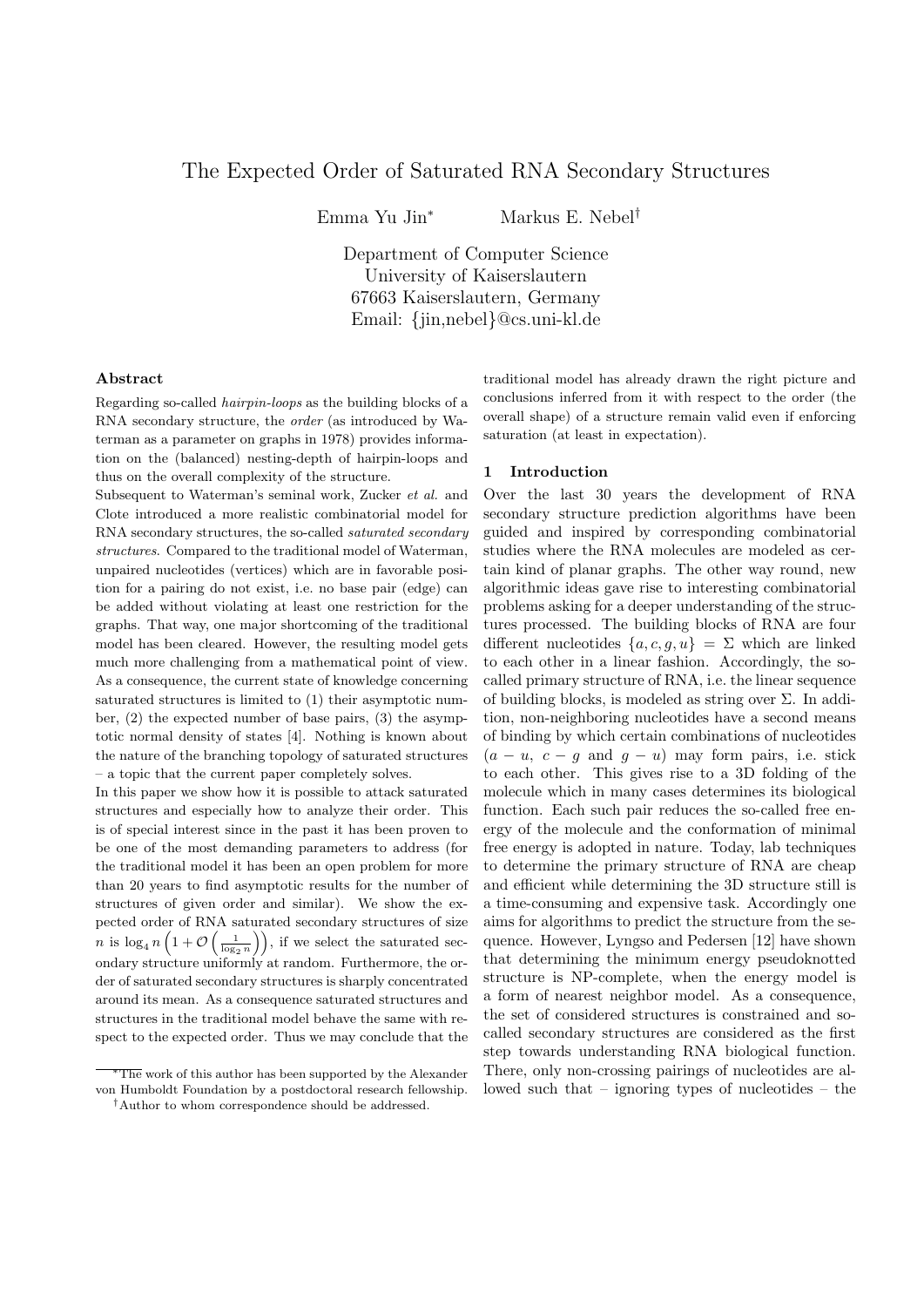molecule can be represented as a planar graph [18] (see Figure 1) or alternatively by strings over  $\{., (,) \}$  where a *.* represents an unpaired nucleotide and a pair of corresponding brackets represents two paired nucleotides (the left structure of Figure 1 is in correspondence with  $((..(((…))))))$ . Even if computing a structure of minimum free energy (mfe) becomes efficient for secondary structures (algorithms with cubic time-bounds are wellknown), the empiric thermodynamic data used are incomplete and erroneous such that suboptimal solutions need to be taken into consideration [13]. Computing the suboptimal structures is not difficult, however, the number of potentially interesting suboptimal conformation grows exponentially with the length of the nucleotide sequence. As one possible solution, Zucker suggested to restrict secondary structure folding to structures whose stacking regions (runs of consecutive brackets) extend maximally in both directions. This led to the definition of saturated structures for which no base pair can be added without violating the restrictions for secondary structures, see Figure 1. Please note that these two notions are not equivalent since there are structures for which one can add a base pair, but for which one cannot extend a stacking region. Extending the runs



Figure 1: Secondary structure (left) and its saturated counterpart (right) where three additional links have been added (highlighted in red). The primary structure is given by the chain of vertices along the solid, pairs of nucleotides are represented by dotted edges. Note that 3 and 4 cannot be paired since both are neighbored with respect to primary structure.

of consecutive brackets clears one major shortcoming of the traditional model, i.e. of secondary structures, which compared to native molecules tends to have way too short stacking regions. Furthermore, in light of the asymptotic number of saturated structures determined by Clote *et al.* [4], the run time of RNA prediction algorithm should be substantially reduced if the search for

suboptimal foldings is limited to saturated structures only, as observed by Bompfünewerer *et al.* for so-called canonical structures [1].

Clote initiated the combinatorial study of saturated structures [3] which gets much more challenging than that for secondary structures from a mathematical point of view. He estimated the number of saturated structures by applying implicit function theory to the functional equations of its generating function  $S(z)$  [4], i.e.,

$$
-S(z)^3 z^4 - S(z)^2 z^2 (-2 + z^2) + S(z)(-1+z^2) + z(1+z) = 0,
$$

whereas the functional equation for secondary structures is relatively simple and given by

$$
T(z) = z + zT(z) + z^2T(z) + z^2T(z)^2,
$$

for  $T(z)$  the generating function of secondary structures. Of course we observe variations of local parameters of the structures like the length and number of stacking regions or the length and number of loops (runs of symbol '*.*'). However, it is not at all obvious whether saturation has an effect on the overall shape of the structures. One parameter which allows to measure their overall shape is the so-called *order*, originally introduced by Waterman in 1978 for algorithmic purposes. A secondary structure *s* (saturated or not, represented in dot-bracket form) has order *p* if we need exactly *p* iterations of deleting all maximal substrings  $(k)$ <sup>k</sup> within  $\phi(s)$  in parallel to find the empty string  $\varepsilon$ . Here  $\phi$  is the homomorphism implied by  $\phi('')='(', \phi('))=')'$  and  $\phi('')= \varepsilon$ . Accordingly, the order provides information on the (balanced) nesting-depth of so-called hairpin-loops (substring with *ϕ*-image (*<sup>n</sup>*) *<sup>n</sup>* which e.g. holds for the structures depicted in Figure 1) and thus on the overall complexity of the structure (it was used by algorithms to increasingly consider more and more complex foldings starting with a search space restricted to structures of order 1).

In this paper we show one way to approach the combinatorics of saturated structures and especially how to analyze their order. This – besides the motivating remarks from above – is of special interest since in the past it has been proven to be one of the most demanding parameters to address (for secondary structures it has been an open problem for more than 20 years to find asymptotic results for the number of structures of given order and similar). For that purpose we discuss the generating function of saturated structures having order  $\geq p$ , denoted by  $S_p(z)$ , from which we extract the information of the expected order of a saturated structure of given size. We find that in expectation the order behaves the same for secondary and saturated structures such that we may conclude that the traditional model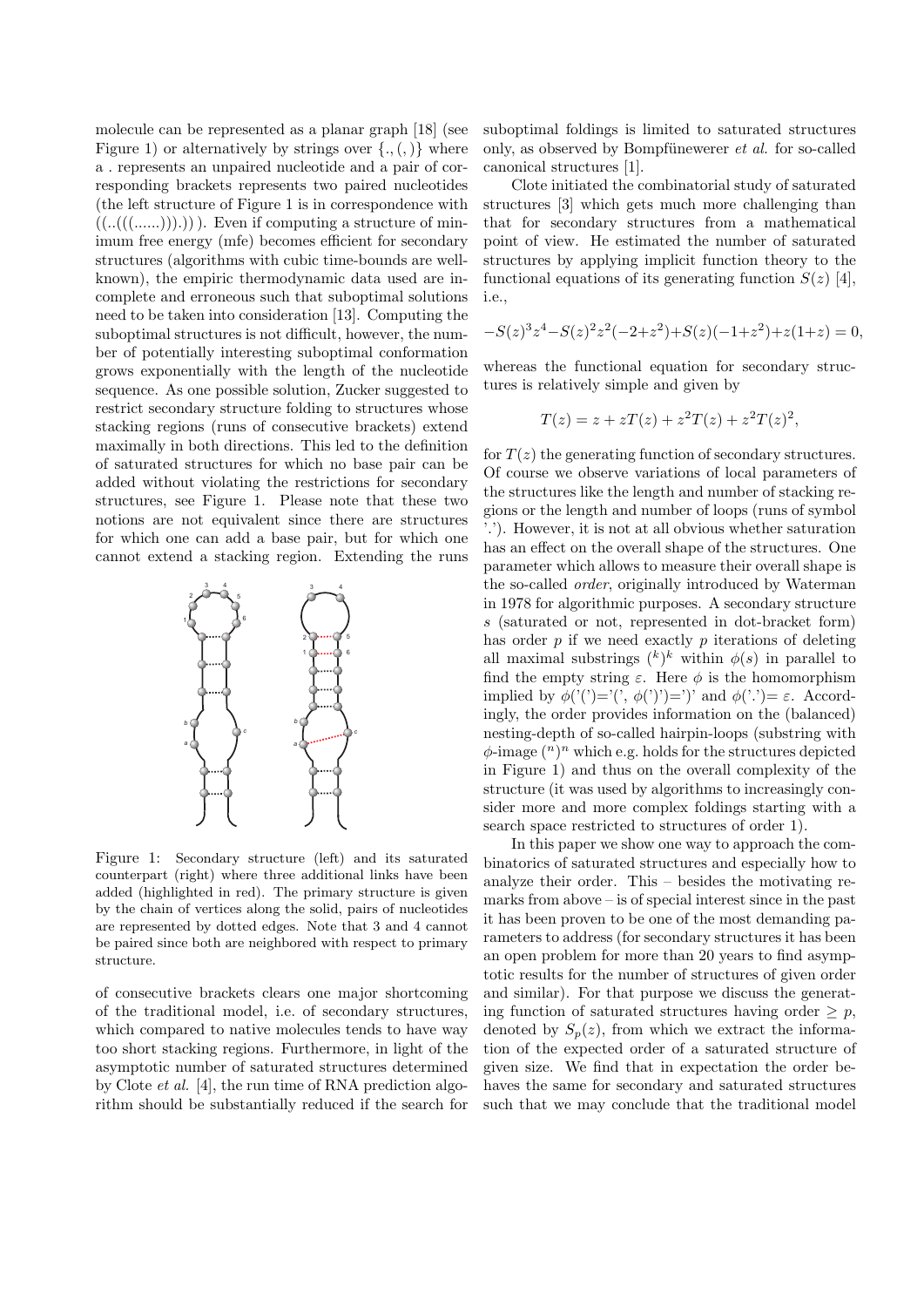(secondary structures) has already drawn the right picture and conclusions inferred from it with respect to the order (the overall shape) of a structure remain valid even if enforcing saturation (at least in expectation).

The paper is organized as follows. We first present our main results. Afterwards we describe a streamlined analysis with details delayed till the last sections (or the appendix available at the corresponding author's homepage).

### **2 Main Results**

Let  $S(n)$  be the number of saturated RNA secondary structures of size *n* and  $S_p(n)$  (resp.  $S_{=p}(n)$ ) be the number of saturated RNA secondary structures of size *n* and having order  $\geq p$  (resp. exactly order *p*), then we set  $\xi_n$  to be the random variable having probability distribution

$$
\mathbb{P}(\xi_n = p) = \frac{S_p(n) - S_{p+1}(n)}{S(n)},
$$

namely we select each saturated structure uniformly at random among the family of saturated RNA secondary structures of size *n*. Our main results are summarized as

Theorem 2.1. (Main Theorem) *The expected order of a saturated secondary structures of size n is*

$$
\mathbb{E}\xi_n = \log_4 n \cdot \left(1 + \mathcal{O}\left(\frac{1}{\log_2 n}\right)\right).
$$

Our Main Theorem indicates that although the saturation of secondary structures increases the expected number of paired bases (and therefore increases the number of hairpin-loops possible) and scales down the search space, the complexity of the folding algorithm for saturated structures as given by the order stays almost the same. We refer the reader to [14] where it has been shown that the expected order of ordinary secondary structures is asymptotically given by  $\frac{1}{2} \log_2 \left( \frac{2\pi^2}{\rho^2} n \right) - \frac{\gamma + 2}{2 \ln(2)} + \Delta \left( \log_2 \left( \frac{n}{\rho^2} \right) \right) + \mathcal{O}(n^{-1}), \, \Delta(x)$ a periodic function of very small modulus  $(|\Delta(x)| \leq$ 0*.*040597 *. . .*) and known expansion as a Fourier series. We may conclude that the traditional secondary structure model has already drawn the right picture and conclusions inferred from it with respect to the order of a structure (its overall shape) remain valid even if enforcing saturation (at least in expectation).

Theorem 3.3 below proves  $\xi_n$  to be highly concentrated around the expected order E*ξn*.

THEOREM 2.2. *Assume we choose*  $0 \leq x \leq (\frac{1}{2} \beta$ ) log<sub>4</sub> *n for arbitrary*  $\beta > 0$ *, then we have* 

$$
\mathbb{P}(|\xi_n - \mathbb{E}\xi_n| \geq x) = \mathcal{O}(2^{-x}).
$$

It is worthwhile to mention Drmota's theorem [5] which makes it possible to prove that the number of base pairs of saturated secondary structures with fixed size *n* is Gaussian distributed with mean approximately  $0.337361n$  and variance  $0.017636n^2$ . The proof is based on a system of functional equations for saturated structures  $S(z, u)$  having each base labeled by z and each base pair labeled by *u* [4]. However, even if this suggests it should be possible to apply Drmota's theorem to show the distribution of base pairs of saturated structures having fixed order to be asymptotically normal, we so far do not have an appropriate functional identity of generating function  $S_{=p}(z) = \sum_{n\geq 0} S_{=p}(n)z^n$  since the family of saturated structures having fixed order *p* is not closed under decomposition.

# **3 Road Map of the Proof**

In this section, we shall address the major steps and difficulties of analyzing the expected order of saturated structures by tools from analytic combinatorics [6, 8]. We start by deriving the key recursions for saturated structures of order *p*.

Let  $S(z)$  (resp.  $S$ ) be the generating function (resp. the family) of saturated RNA structures and  $R(z)$  (resp.  $\mathcal{R}$ ) be the generating function (resp. the family) of saturated structures having the first and the last position paired, i.e.,  $\mathcal{R} = (\mathcal{S})$  where the parenthesis represents the paired bases and  $R(z)$  =  $z^2S(z)$ . Furthermore, let  $S_p(z)$  and  $R_p(z)$  represent the corresponding generating function assuming order  $\geq p$ ,  $p \geq 1$ . By decomposing the saturated structure into independent *R*-type structures, we obtain the functional equation for  $S(z)$ , see Figure 2 for details.

$$
S(z) = \sum_{i=0}^{\infty} (1 + (i+1)(z+z^2)) R(z)^i - 1
$$
  
(3.1) = 
$$
\frac{z^2 S(z)}{1 - z^2 S(z)} + \frac{z+z^2}{(1 - z^2 S(z))^2}.
$$

Now, taking the order into account (omitting variable



Figure 2: The decomposition of saturated structure *S* into independent *R*-type structures: For any saturated structure *S* having *i* ( $i \geq 1$ ) *R*-type structures, at most one of the  $i+1$ intervals (colored in red) are allowed to add unpaired bases of at most 2, which results the term  $(1 + (i + 1)(z + z^2))$  in eq. (3.1).

*z* for the ease of notation), see Figure 3 for details, we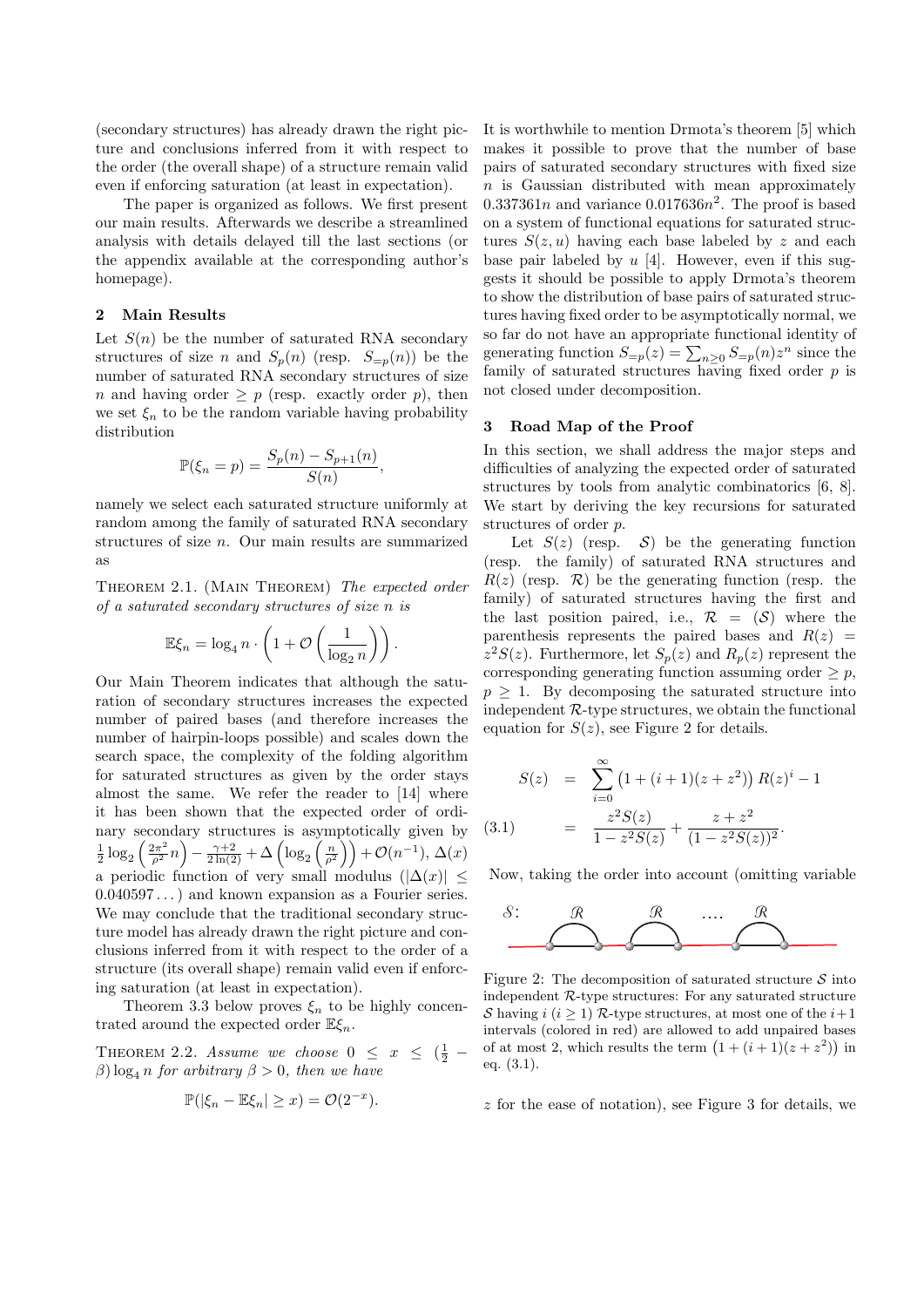

Figure 3: Top: The decomposition of saturated structure  $S_p$  into independent  $\mathcal{R}_p$ -type structures: For any saturated structure *S* having order  $\geq p$ , at least one of its *R*-type structures must have order  $\geq p$ , which results the term  $(1 + (i + 1)(z + z<sup>2</sup>))(R<sup>i</sup> – (R – R<sub>p</sub>)<sup>i</sup>)$  in eq. (3.2). Middle and bottom: The decomposition of  $\mathcal{R}_{\leq p+1}$ -type structures: For any *R*-structures having order  $\langle p+1, x \rangle$  at most one of its sub  $\mathcal{R}$ -structures having exactly order  $p$ , which contributes to the term  $(R - R_p)^i + (R_p - R_{p+1})i \times (R - R_p)^{i-1}$ .

find the following recurrences for  $S_p$  and  $R_{p+1}, p \geq 1$ ,

$$
S_p = \sum_{i \ge 1} (1 + (i + 1)(z + z^2))(R^i - (R - R_p)^i)
$$
  
(3.2) = 
$$
\frac{R_p}{(R-1)^2(R - R_p - 1)^2}
$$

$$
\times [1 + 2z^2 + 2z - 2R - 2Rz - 2Rz^2 + R^2 + (1 + z + z^2 - R)R_p].
$$

Let  $\mathcal{R}_{\leq p}$  be the *R*-type structures having order  $\leq p$ , and see Figure 3 for the decomposition of  $\mathcal{R}_p$ -type structures.

$$
R_{p+1} = R - z^2 \left[ \sum_{i=1}^{\infty} (1 + (i+1)(z+z^2)) \left( (R - R_p)^i \right) \right.
$$
  
 
$$
+ (R_p - R_{p+1}) i \times (R - R_p)^{i-1} + z + z^2 \right]
$$
  
(3.3) = 
$$
\frac{(-R - z^2) R_p^3}{\eta} + \frac{(-3R + 3R^2 + 3Rz^2 - z^2) R_p^2}{\eta},
$$

where  $\eta = -R_p^3 + (3R - 3)R_p^2 + (6R - 3 - 3R^2 + z^2)R_p +$  $(P(R-1)P_R, P = R^3 + (z^2 - 2)R^2 + (1 - z^2)R - z^3 - z^4$ and  $P_R = \partial P/\partial R = 3R^2 + 2(z^2 - 2)R + (1 - z^2)$  and the initial conditions are  $R_1 = R$  and  $S_0 = S$ .

Unlike for secondary structures<sup>1</sup>, due to the non-local

dependencies imposed for saturation neither the appropriate symbolic substitution nor the closed form solution of recurrence (3.2) could possibly exist, for which we have to decode the information of expected order from the recurrence itself other than attempting to solve it. Therefore, the proof for the expected order of saturated structures consists of locating the dominant singularities of  $S_p(z)$  for  $p \geq 0$ , verifying the analytic continuation of  $S_p(z)$  for some  $\Delta$ -domain, which guarantees the validness of integration along Hankel contour, see Figure 4, and finding the singular expansion of  $S_p(z)$  within the intersection of ∆-domain and a small neighborhood of the dominant singularity. Finally we apply a transfer theorem on the singular expansions of  $S_p(z)$  and  $S(z)$ to extract the *n*-th coefficient of  $\sum_{p\geq 1} S_p(z)$  and  $S(z)$ , and conclude the expected order E*ξ<sup>n</sup>* via

$$
\mathbb{E}\xi_n = \frac{[z^n] \sum_{p \ge 1} S_p(z)}{[z^n] S(z)}.
$$

The results on the deviation to the expected order follows similarly.

Before we proceed, we present the Transfer Theorem by Flajolet and Odlyzko [8]. The central point of this theorem is to use Cauchy's formula by integrating along the Hankel contour depicted in Figure 4, which is guaranteed by the analytic continuation within a  $\Delta$ domain. We set

$$
\Delta_{z_0}(M,\phi) = \{ z \mid |z| < M, z \neq z_0, |\arg(z - z_0)| > \phi \}
$$

where  $M > z_0$  and  $0 < \phi < \frac{\pi}{2}$ . Let  $U_{z_0}(r, \phi)$  be the intersection of  $\Delta_{z_0}(M, \phi)$  and the neighborhood of  $z_0$ , i.e.,

$$
U_{z_0}(r,\phi) = \{z \mid 0 < |z - z_0| < r, |\arg(z - z_0)| > \phi\}.
$$

Let  $\mathcal{U} = \{ (1 - z)^{-\alpha} \lambda(z)^{\beta} : \alpha, \beta \in \mathbb{C} \}$  and  $\lambda(z) = \frac{1}{z} \log_2 \frac{1}{1-z}$ , then we have:

Theorem 3.1. **(Transfer Theorem)[8]** *Assume that*  $f(z)$  *is analytic at* 0 *with a singularity at*  $z_0$ *, such that*  $f(z)$  *can be continued to some*  $\Delta_{z_0}(M, \phi)$  *domain, and there exists two functions*  $\sigma$ ,  $\tau$  *where*  $\sigma$  *is a finite linear combination of functions in*  $U$  *and*  $\tau \in U$ *, such that* 

$$
f(z) = \sigma\left(\frac{z}{z_0}\right) + \mathcal{O}\left(\tau\left(\frac{z}{z_0}\right)\right).
$$

*Then we have*  $[z^n] f(z) = z_0^{-n} \sigma_n + O(z_0^{-n} \tau_n)$  *where*  $\sigma_n =$  $[z^n] \sigma(z)$  *and*  $\gamma_n = n^{a-1} (\log n)^b$  *if*  $\tau(z) = (1-z)^{-a} \lambda(z)^b$ *for*  $b \in \mathbb{Z}_{\geq 0}$  *and*  $a \notin \mathbb{Z}_{\leq 0}$ *.* 

multivariate generating function for binary trees having Horton-Strahler number *p*. By the use of appropriate symbolic substitutions for the different variables the binary trees with Horton-Strahler number *p* were expanded into the secondary structures of order *p* and a closed form for the corresponding generating function followed [14].

<sup>&</sup>lt;sup>1</sup>For secondary structures the expected order has been analyzed by making use of well-known closed form representations of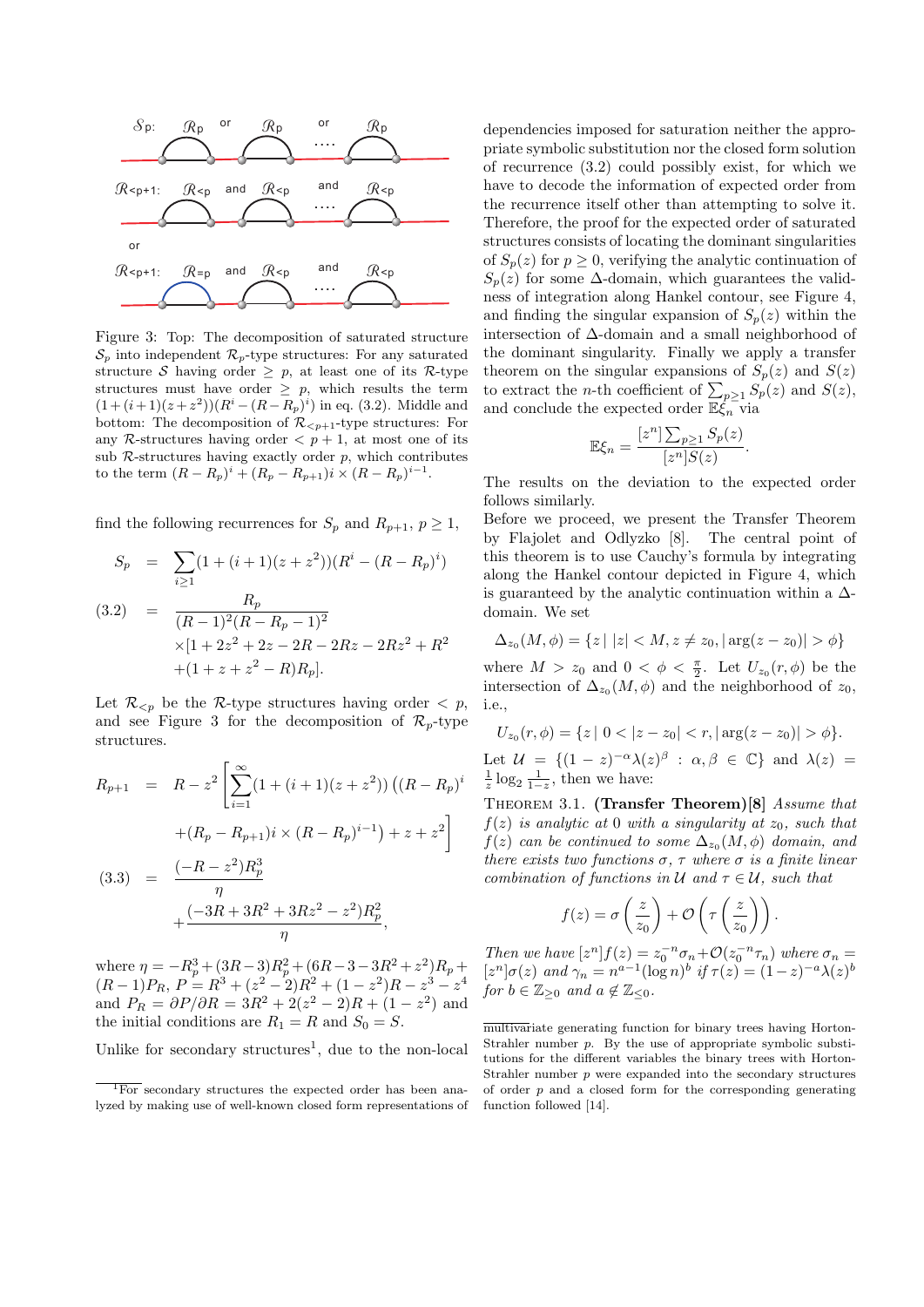For the full proof of Theorem 3.1, we refer to Theorem VI.4 at page 393 of the book "Analytic Combinatorics" by Flajolet and Sedgewick [8].



Figure 4:  $\Delta_1$ -domain (yellow) and Hankel contour (green): Transfer theorem applies Cauchy's formula by integrating along the Hankel contour, colored in green. The inner incomplete circle 3, together with two rectilinear lines 2 and 4 mainly contribute to the integral. Here we assume the dominant singularity is at  $z = 1$ .

In what follows we detail the steps that are needed for the singularity analysis of  $\sum_{p\geq 1} S_p(z)$ .

**Step** 1**: Locate dominant singularities:** We first observe that the dominant singularity of  $S(z)$  is unique. Let  $z_0$  be the unique dominant singularity of  $S(z)$ , then we shall show that  $z_0$  is also the unique dominant singularity of  $S_p(z)$  for  $p \geq 0$ . Indeed, we can inductively prove that the  $R_{\leq p}(z)$ 's are rational functions via the recurrence

$$
R_{
$$

where  $a = z + z^2$  and  $b = -1 + z^2 + 2z^3 + 2z^4$ , with the initial condition  $R_{\leq 1}(z) = -\frac{z^3}{2z^3 + z^4}$  $\frac{z^3}{2z^3+z-1}$ . Accordingly, the  $S_{\leq p}(z)$ 's are rational functions via the recurrence

$$
S_{\leq p} = -\frac{R_{\leq p} - 1 - z - z^2}{(R_{\leq p} - 1)^2}.
$$

In view of  $S_p(z) = S(z) - S_{\leq p+1}(z)$ , we can claim that  $S_p(z)$  ( $p \ge 0$ ) have the same unique dominant singularity as  $S(z)$ , otherwise, suppose  $z = \gamma < z_0$  is the dominant singularity of  $S_p(z)$  and therefore  $S_p(\gamma)$  $S_p(z_0) < S(z_0) < \infty$ , which contradicts to the fact that  $S_p(\gamma) = S(\gamma) - S_{\leq p+1}(\gamma) = \infty$  since  $S_{\leq p+1}(z)$  is a rational function and  $z = \gamma$  must be one of the poles of  $S_{\leq p+1}(z)$ . We can conclude that  $z_0$  is also the unique dominant singularity of  $S_p(z)$ .

LEMMA 3.1. Let  $z_0$  be the unique dominant singularity *of*  $S_p(z)$  ( $p \ge 0$ ), then  $z_0 \approx 0.424687$ .

We apply the implicit function theorem on eq. (3.1) to extract the unique dominant singularity of  $S(z)$ , which is also the unique dominant singularity of  $S_p(z)$ .

**Step** 2**: Establish the analytic continuation in some**  $\Delta_{z_0}$ -domain: Since  $S_p(z)$  is an algebraic function of degree 3 over the rational function field  $Q(z)$ ,  $S_p(z)$  must be D-finite, which allows for analytic continuation in any  $\Delta_{z_0}$ -domain containing zero [16].

**Step** 3**: Singular expansion:** We shall show the singular expansion of  $S_p(z)$  within  $U_{z_0}(\epsilon, \phi)$  for sufficiently small  $\epsilon > 0$  and  $0 < \phi < \frac{\pi}{2}$ . Our strategy is to transform the fractional form of the recursion for  $R_p(z)$  (eq. (3.3)) into "linear" form, based on the contributions of individual terms to the behavior of  $R_p(z)$  for different *p*.

**Case** 1:  $p \leq p_M = \max\{p : |P_R(R-1)| \leq \left|\frac{a_2}{4} \cdot R_p\right|\}$ for  $a_2 = -3R + 3R^2 + 3Rz^2 - z^2$ .

LEMMA 3.2. *The sequence*  $\{S_p(z_0)\}\$  *satisfies*  $S_p(z_0) \rightarrow$ 0 and  $\frac{S_{p+1}(z_0)}{S_p(z_0)} \to \frac{1}{2}$  as  $p \to \infty$ . Furthermore,

$$
S_{p+1}(z_0) = (s + \mathcal{O}(2^{-p})) 2^{-p}
$$

*where*  $s > 0$  *is a constant.* 

LEMMA 3.3. *Suppose*  $0 < \phi < \frac{\pi}{2}$  and  $\epsilon > 0$  is *sufficiently small constant, then there exist constants*  $d_1, d_2$  *such that for*  $z \in U_{z_0}(\epsilon, \phi)$  *and*  $p \leq p_M$ *,* 

$$
d_1 \cdot 2^{-p} \le |S_{p+1}(z)| \le d_2 \cdot 2^{-p}.
$$

LEMMA 3.4. *Setting*  $s_p(z_0) = 2^p \cdot S_{p+1}(z_0)$  *and assuming that*  $z \in U_{z_0}(\epsilon, \phi)$  *and*  $a_2 = -3R + 3R^2 + 3Rz^2 - z^2$ , *then*

$$
S_{p+1}(z) = s_p(z_0) 2^{-p} - \frac{1}{z_0^2} \cdot \frac{P_R(R-1)}{2a_2}
$$

$$
+ \mathcal{O}\left(\frac{p}{2^p} \left| \frac{P_R(R-1)}{a_2} \right|\right) + \mathcal{O}\left(2^p \left| \frac{P_R(R-1)}{a_2} \right|^2\right)
$$

*holds for*  $p \leq p_M$  *and*  $s_p(z_0) = s + O(2^{-p})$  *where*  $s > 0$ *is constant.*

**Case** 2:  $p > p_M$ . We continue analyzing the recurrence relations for  $S_p(z)$  and  $R_p(z)$  for  $p > p_M$ . Let  $A'_p =$ *− R*+*z* 2  $\frac{a_1 + a_2}{a_2} \cdot R_p^3$  and  $B'_p = -\frac{1}{a_2}R_p^3 + \frac{3R-3}{a_2}R_p^2 - \frac{3P_RR_p}{a_2}$  $\frac{r_R R_p}{a_2}$ . Note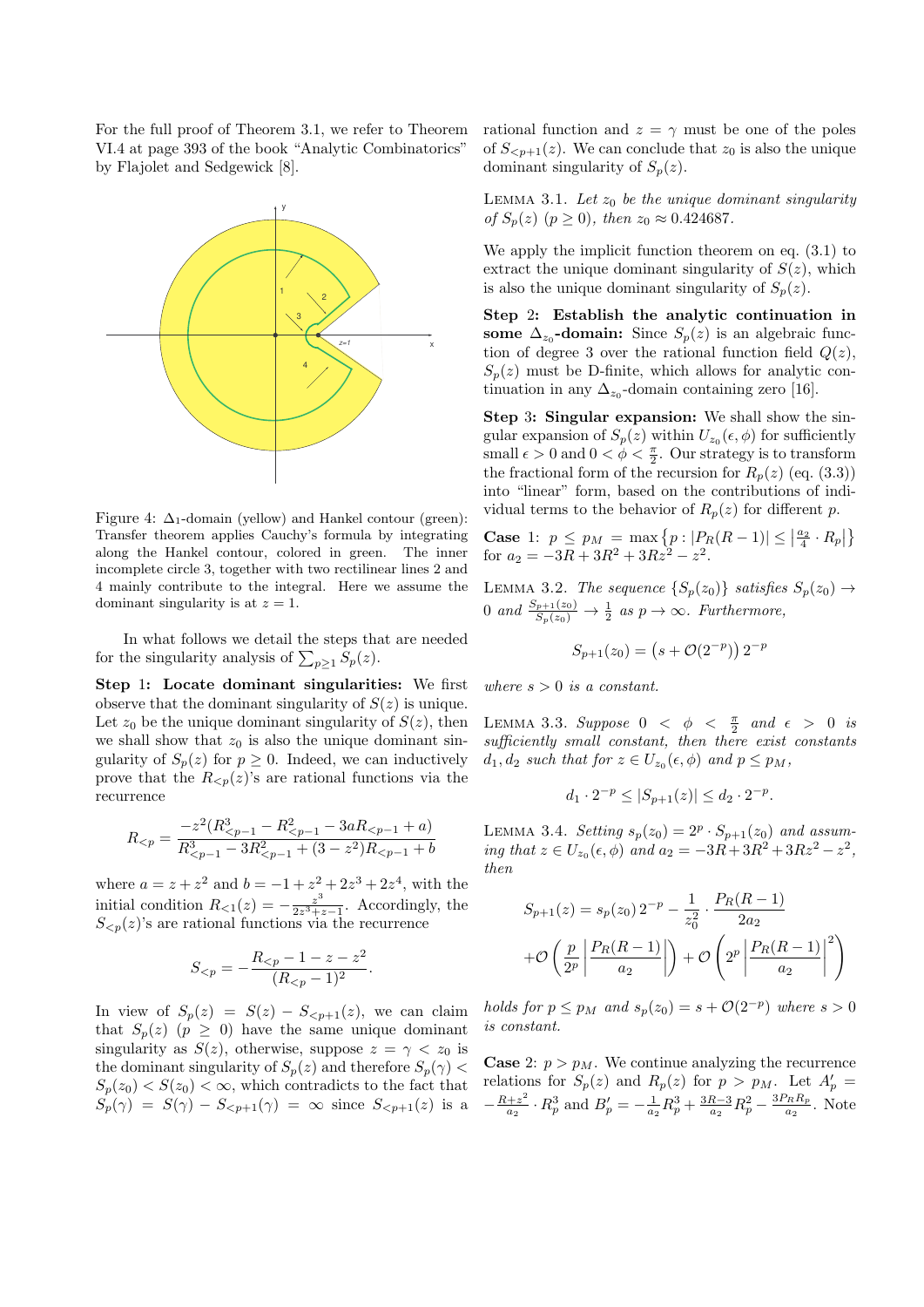that  $A'_p \to 0$  and  $B'_p \to 0$  as  $p \to \infty$  and  $z \in U_{z_0}(\epsilon, \phi)$ . Lemma 3.5 and Lemma 3.6, we have for  $p \ge 1$ , Then we simply have

(3.4) 
$$
R_{p+1}(z) = \frac{R_p^2 + A'_p}{\frac{P_R(R-1)}{a_2} + 2R_p + B'_p}.
$$

We observe that  $B'_p$  and  $A'_p$  converge to 0 faster than  $R_p$  as  $p \rightarrow \infty$ , and it only remains to determine the major contribution between  $R_p$  and  $\frac{P_R(R-1)}{a_2}$  from the denominator to the behavior of  $R_p$  for different *p*. Here we all reduce the recursions to the function  $h(x, \mu, \nu) = \frac{x^2 + \mu}{1 + 2x + \nu}$ , from which we can prove  $h(x, \mu, \nu) = h(x, 0, 0) + \mathcal{O}(\max\{|\mu|, |\nu|\})$  holds uniformly for  $x \neq -\frac{1}{2}$  as  $\max\{|\mu|, |\nu|\} \to 0$ . In order to asymptotically solve eq. (3.4), we need to avoid  $R_p = -\frac{1}{2} \frac{P_R(R-1)}{a_2}$ , which may occur when  $p$  is sufficiently large. To this aim, we select  $\lambda_1 > 0$  and  $\lambda_2 > 0$  such that for  $p \leq p_M + \lambda_2,$ *PR*(*R−*1) *a*<sup>2</sup>  $\left| \leq |R_p| \text{ and for } p \geq p_M - \lambda_1,$  $|R_p|$  ≥ 8<sup>*|*</sup> *P<sub>R</sub>*(*R*−1) *a*<sub>2</sub>  $\vert$ . Lemma 3.5 below shows the "continuity" of the phase transition around  $p = p_M$ .

*LEMMA* 3.5. *Assume*  $z \in U_{z_0}(\epsilon, \phi)$  *and*  $p_0 = p_M - \lambda_1$ *, then for arbitrary but fixed*  $\delta \leq \lambda_2$ *, we have uniformly for z and for*  $0 \leq k \leq \lambda_1 + \delta$  *that,* 

$$
S_{p_0+k} = \frac{1}{z_0^2} \frac{\frac{P_R(R-1)}{a_2}}{\left(\frac{\frac{P_R(R-1)}{a_2}}{R_{p_0}} + 1\right)^{2^k} - 1} + \mathcal{O}\left(\left|\frac{P_R(R-1)}{a_2}\right|^2\right),
$$

where 
$$
a_2 = -3R + 3R^2 + 3Rz^2 - z^2
$$
.

LEMMA 3.6. *Assume that*  $z \in U_{z_0}(\epsilon, \phi)$ , there exists  $\kappa_0 \geq \lambda_2$  *such that for*  $p > p_M + \kappa_0$ ,

$$
S_{p+1}(z) = \mathcal{O}\left(\left|\frac{P_R(R-1)}{a_2}\right| \exp(-\ln 2 \cdot 2^p)\right).
$$

**Step** 4**: Transfer to coefficients:** It only remains to translate the singular expansion of the function into an asymptotic estimate of its coefficients.

THEOREM 3.2. The expected order of a saturated sec*ondary structures of size n is*

$$
\mathbb{E}\xi_n = \log_4 n \cdot \left(1 + \mathcal{O}\left(\frac{1}{\log_2 n}\right)\right).
$$

*Proof.* We first analyze the expectation function  $F(z) =$  $\sum_{p\geq 1}$  *S*<sup>*p*</sup>(*z*) for *z* ∈ *U*<sub>*z*0</sub>( $\epsilon$ *, ϕ*). According to Lemma 3.4,

$$
\sum_{p \leq p_M} S_{p+1}(z) \n= \sum_{p \leq p_M} s_p(z_0) 2^{-p} - \frac{p_M}{z_0^2} \cdot \frac{P_R(R-1)}{2a_2} \n+ \mathcal{O}\left(\left|\frac{P_R(R-1)}{a_2}\right|\right) \n= \sum_{p \geq 1} s_p(z_0) 2^{-p} - \frac{p_M}{z_0^2} \cdot \frac{P_R(R-1)}{2a_2} \n+ \mathcal{O}\left(\left|\frac{P_R(R-1)}{a_2}\right|\right) \n= \sum_{p > p_M} S_{p+1}(z) \n= \sum_{p_M < p \leq p_M + \kappa_0} S_{p+1}(z) + \sum_{p > p_M + \kappa_0} S_{p+1}(z) \n= \mathcal{O}\left(\left|\frac{P_R(R-1)}{a_2}\right|\right) \n+ \sum_{p > p_M + \kappa_0} \mathcal{O}\left(\left|\frac{P_R(R-1)}{a_2}\right|\right) \exp(-\ln 2 \cdot 2^p) \n= \mathcal{O}\left(\left|\frac{P_R(R-1)}{a_2}\right|\right).
$$

In combination of the cases  $p \leq p_M$  and  $p > p_M$ , we obtain

$$
F(z) = \sum_{p \le p_M} S_{p+1}(z) + \sum_{p > p_M} S_{p+1}(z) + S_1(z)
$$
  
= 
$$
\sum_{p \ge 0} S_{p+1}(z_0) + \left( S(z) - \frac{1}{1-z} - S_1(z_0) \right)
$$
  

$$
- \frac{p_M}{z_0^2} \cdot \frac{P_R(R-1)}{2a_2} + \mathcal{O}\left( \left| \frac{P_R(R-1)}{a_2} \right| \right).
$$

Recall that  $p_M$  is given by

$$
p_M = \max\left\{p : |P_R(R-1)| \le \left|\frac{a_2}{4} \cdot R_p\right|\right\}
$$

and we need to find an appropriate representation for it. For  $z \in U_{z_0}(\epsilon, \phi)$ ,  $p_M \approx -\log_2 |\phi|$ *P*<sup>*R*</sup>(*R−*1) *a*<sub>2</sub>  $\Big|$ . By setting  $F_0 = F(z_0)$  and recalling  $S(z) = S(z_0) - \frac{1}{z_0^2} \frac{P_R(R-1)}{2a_2} +$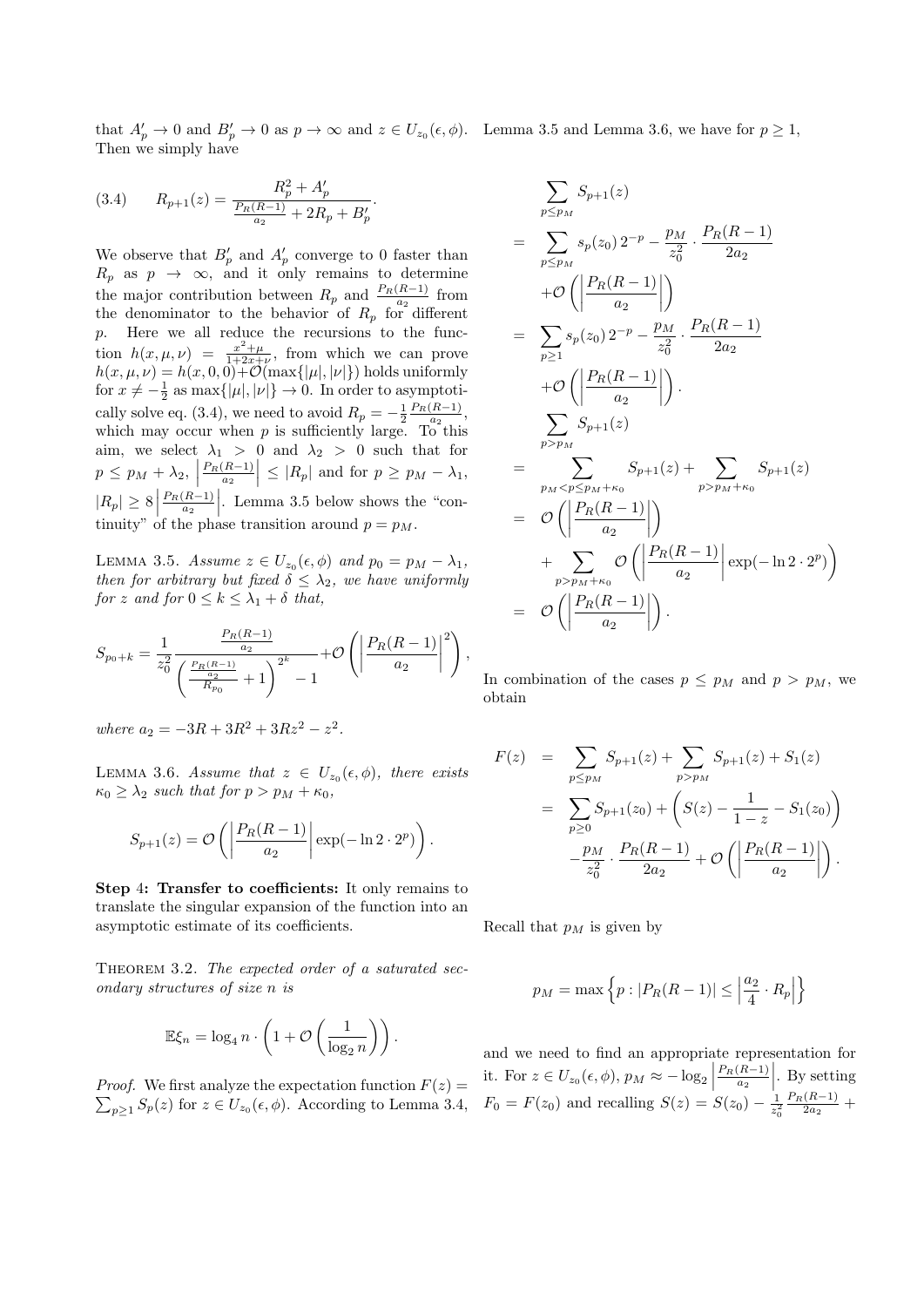$$
\mathcal{O}\left(1-\frac{z}{z_0}\right)^{\frac{3}{2}}, \text{ we simplify } F(z) \text{ into}
$$
\n
$$
F(z) = F_0 - \frac{1}{z_0^2} \frac{P_R(R-1)}{2a_2} + \mathcal{O}(z-z_0)
$$
\n
$$
-\frac{p_M}{z_0^2} \frac{P_R(R-1)}{2a_2} + \mathcal{O}\left(1-\frac{z}{z_0}\right)^{\frac{3}{2}}
$$
\n
$$
= F_0 + \frac{\log_2\left|\frac{P_R(R-1)}{a_2}\right|}{z_0^2} \frac{P_R(R-1)}{2a_2}
$$
\n
$$
+ \mathcal{O}\left(1-\frac{z}{z_0}\right)^{\frac{3}{2}} + \mathcal{O}(z-z_0)
$$
\n
$$
= F_0 + \mathcal{O}\left(1-\frac{z}{z_0}\right)^{\frac{3}{2}} + \mathcal{O}(z-z_0)
$$
\n
$$
+ \frac{1}{z_0^2} \frac{P_R(R-1)}{2a_2} \log_2\left(\frac{P_R(R-1)}{a_2}\right)
$$
\n
$$
= F_0 + \mathcal{O}\left(1-\frac{z}{z_0}\right)^{\frac{1}{2}} + \mathcal{O}(z-z_0)
$$
\n
$$
-\sqrt{\frac{P_z(z_0)}{2P_{RR}(z_0)z_0^3}}\sqrt{1-\frac{z}{z_0}} \log_2\left(\frac{1}{1-\frac{z}{z_0}}\right).
$$

According to Theorem 3.1 (Transfer Theorem), for *n ≥* 1, the expected order of a saturated secondary structure is thus given by

$$
\mathbb{E}\xi_n = \frac{[z^n]F(z)}{[z^n]S(z)} \n= \frac{-n^{-\frac{3}{2}}}{\Gamma(-\frac{1}{2})} \cdot \log_2 n \cdot z_0^{-n} \cdot z_0^2 \sqrt{\frac{P_z(z_0)}{2P_{RR}(z_0)z_0^3}n^{\frac{3}{2}}z_0^n} \n\times \sqrt{\frac{2\pi P_{RR}(z_0)}{z_0 P_z(z_0)}} \left(1 + \mathcal{O}\left(\frac{1}{\log_2 n}\right)\right) + \mathcal{O}(n^{-\frac{3}{2}}) \n= \log_4 n \cdot \left(1 + \mathcal{O}\left(\frac{1}{\log_2 n}\right)\right),
$$

whence the proof is complete.

Finally we discuss the large deviation of the random variable *ξn*.

THEOREM 3.3. *Assume we choose*  $0 \leq x \leq (\frac{1}{2} \beta$ ) log<sub>4</sub> *n for arbitrary*  $\beta > 0$ *, then we have* 

$$
\mathbb{P}(|\xi_n - \mathbb{E}(\xi_n)| \geq x) = \mathcal{O}(2^{-x}).
$$

*Proof.* For  $p \leq \log_4 n$ , Lemma 3.4 in combination with the Transfer Theorem implies

$$
\mathbb{P}(\xi_n \geq p) = 1 + \mathcal{O}\left(\frac{2^p}{\sqrt{n}}\right) + \mathcal{O}\left(\frac{p}{2^p}\right).
$$

For  $p > \log_4 n$ , Lemma 3.5 indicates that

$$
\mathbb{P}(\xi_n \ge p) = \mathcal{O}\left(\exp\left(-\frac{\beta' 2^p}{\sqrt{n}}\right)\right) \quad \text{ for } \beta' > 0.
$$

Consequently the theorem follows.

#### **References**

 $\setminus$ 

- [1] A.F. Bompfünewerer, R. Backofen, S.H. Bernhart, J. Hertel, I.L.,Hofacker, P.F. Stadler and S. Will, Variation on RNA folding and alignment: lessons from Banasque. *J. Math. Biol.* **56**(1-2) (2008), 129-144.
- [2] T.R. Cech, RNA as an enzyme, *Sci.Am.* **255**(5) (1986), 64-75.
- [3] P. Clote, Combinatorics of Saturated Secondary Structures of RNA, *J. Comp. Biol.*, **13**(9) (2006), 1640-1657.
- [4] P. Clote, E. Kranakis, D. Krizanc and B. Salvy, Asymptotics of Canonical and Saturated RNA secondary structures, *J. Bioinformatics and Comp. Biol.*, **5** (2009), 869-893.
- [5] M. Drmota, Systems of funtional equations, *Random structures and algorithms*, **10** (1999), 103-124.
- [6] M. Drmota and H. Prodinger, The register function for *t*-ary trees, *ACM Transactions on Algorithms*, **2** (2006), 318-334.
- [7] D.J. Evers and R. Giegerich, Reducing the conformation space in RNA structure prediction, *German Conf. Bioinfom.*, (2001), 118-124.
- [8] P. Flajolet and R. Sedgewick, Analytic combinatorics, ISBN-13:9780521898065 Cambridge University Press, 2009.
- [9] De Gennes in C. Domb and M.S. Green eds., Phase Transition and Critical Phenomena, **3**, Academic Press, London, 1976.
- [10] M. Gô, Statistical Mechanics of Biopolymers and its application to the melting transition of polynucleotides, *J. Phys. Soc. Jpn*, **23** (1967), 597-608.
- [11] A.M. Lesk, A combinatorial study of the effects of admitting non-Watson-Crick base pairing and of base composition on the helix-forming potential of polynucleotides of random sequences, *J. Theor. Biol.* **44** (1974), 7-17.
- [12] R.B. Lyngsø and C.N.S. Pedersen, RNA Pseudoknot Prediction in Energy Based Models, *Journal of Computational Biology* **7** (2000), 409-427.
- [13] D.H. Mathews, J. Sabina, M. Zucker and D.H. Turner, Expanded sequence dependence of thermodynamic parameters improves prediction of RNA secondary structure, *J. Mol. Biol.* **288**(5) (1999), 911-940.
- [14] Markus E. Nebel, Combinatorial Properties of RNA secondary structures, *J. Comp. Biol.*, **9** (2001), 541- 573.
- [15] J.M. Pipas and J.E. McMahon, Method for predicting RNA secondary structure, *Proc. Nat. Acad. Sci. U.S.A.* **72** (1975), 2017-2021.